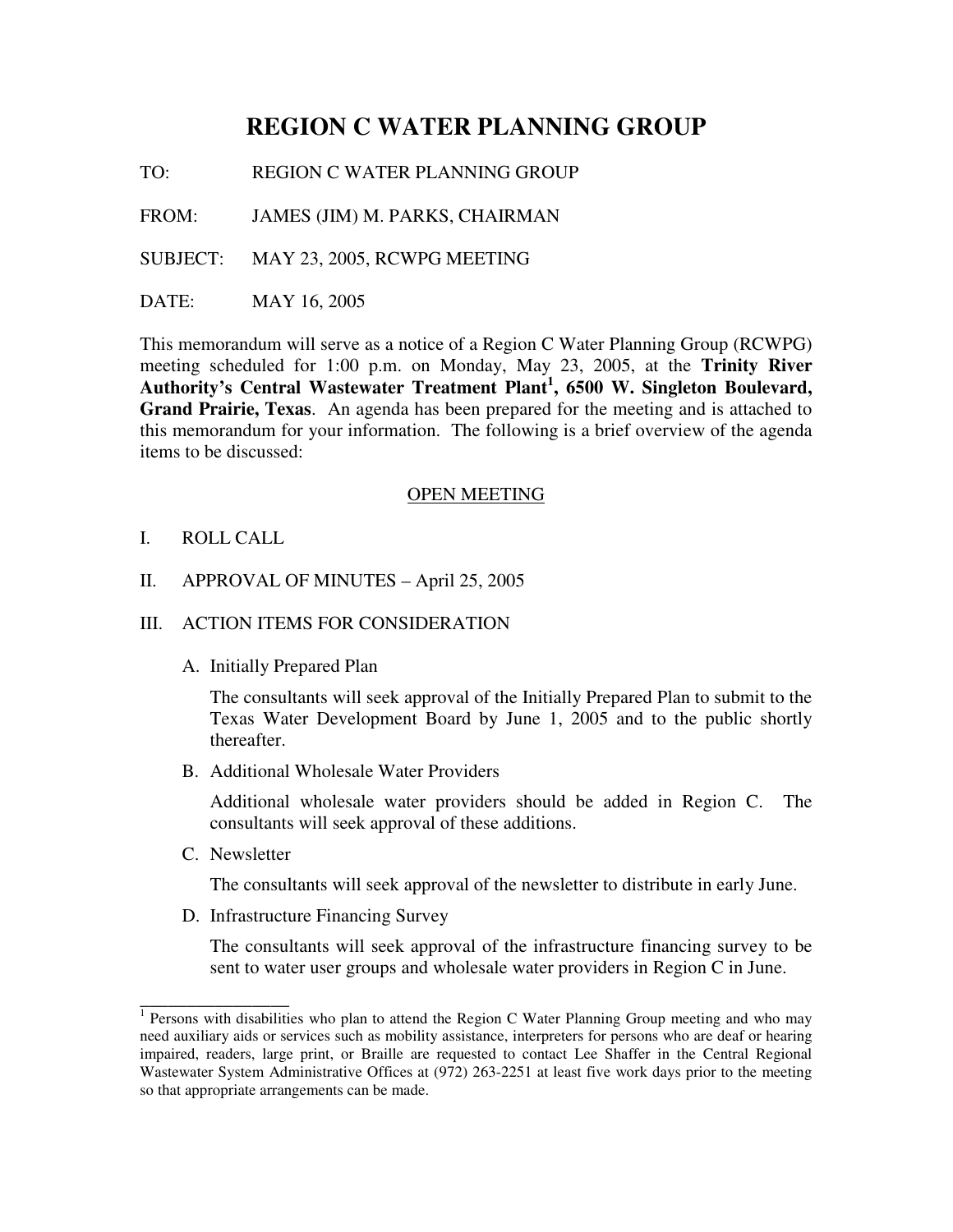#### E. Public Hearing

The consultants will seek approval of the public hearing date, time, and location for the Initially Prepared Plan.

## IV. DISCUSSION ITEMS

A. Schedule

The consultants will update the RCWPG on the schedule to complete the 2006 Region C Water Plan.

## V. OTHER DISCUSSION

- A. Updates from the Chair
- B. Report from Regional Liaisons
- C. Report from TWDB
- D. Confirm Date and Location of Next Meeting
- E. Other Discussion
- F. Acknowledgement of Guests/Comments

## VI. ADJOURNMENT

The following items are enclosed with this memorandum:

- 1. RCWPG Agenda May 23, 2005
- 2. RCWPG Minutes April 25, 2005

If you need additional information, please contact my office at 972/442-5405.

cc: Mr. Steve Berry, Designated Alternate for Elaine Petrus Mr. Warren Brewer, Designated Alternate for Danny Vance Ms. Maebell Brown, Designated Alternate for Dale Fisseler Mr. Bill Ceverha, Designed Alternate for Marsh Rice Mr. Glenn Ford, Designated Alternate for Robert Scott Mr. Tim Fisher, Designated Alternate for Howard Martin Judge Derrell Hall, Designated Alternate for G. K. Maenius Mr. Kraig Kahler, Designated Alternate for Paul Phillips Mr. Jim Oliver, Designated Alternate for George Shannon Mr. Mike Rickman, Designated Alternate for Jim Parks Ms. Linda Sharp, Designated Alternate for Mary Vogelson Mr. Joe Schneider, Designated Alternate for Russell Laughlin Mr. Ron Sellman, Designated Alternate for Jerry Chapman Mr. Brett Shannon, Designated Alternate for Roy Eaton Mr. Jerry Johnson, Designated Alternate for Paul Zweiacker